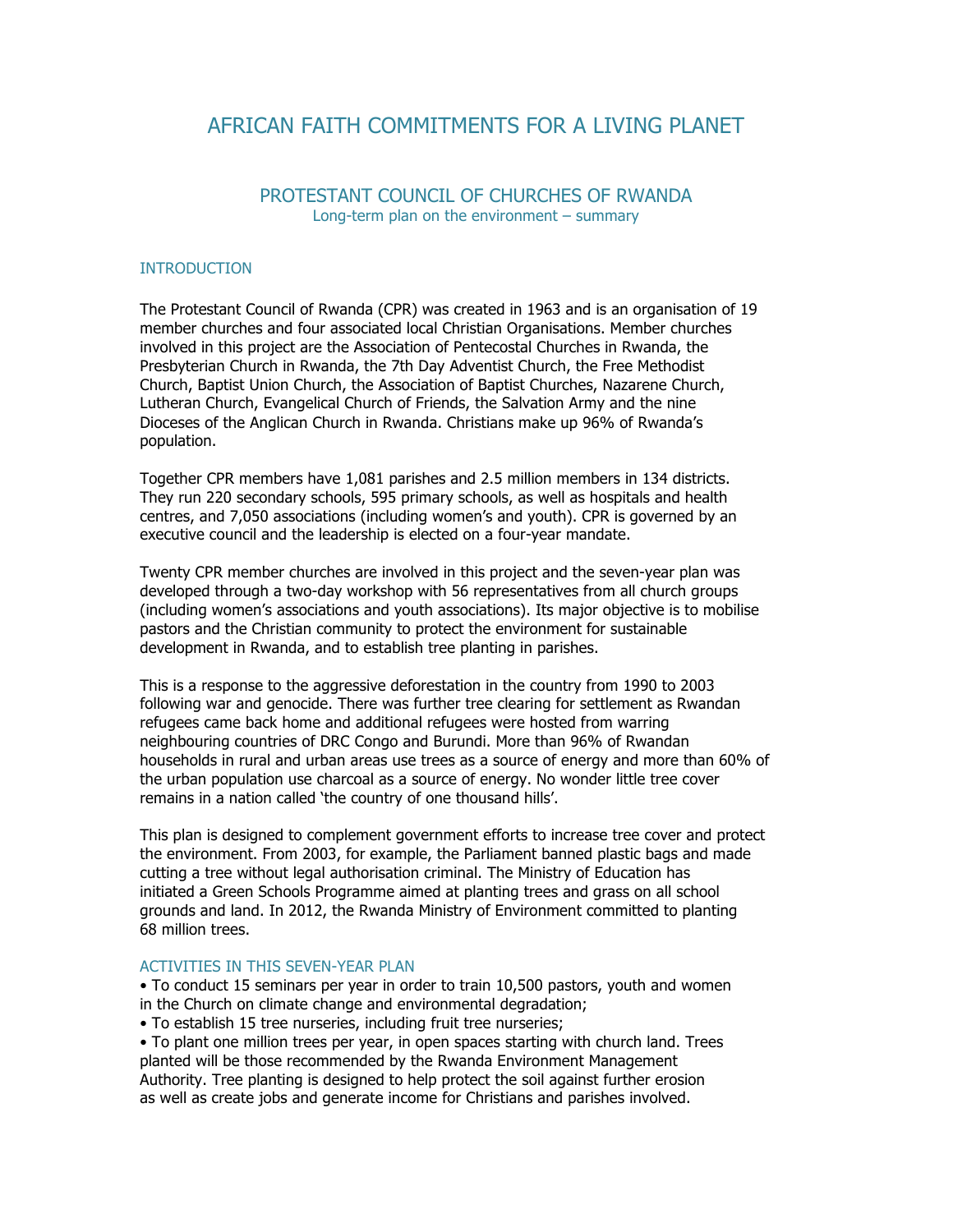10,000 trees should be planted per parish in three years;

• To organise permanent special programmes to raise awareness on the environment on the new CPR radio station, Inkoramutima, which is currently being established and for which the CPR was granted a licence in December 2011;

• To provide a National Award for best performing parishes each year;

• To reduce the use of chemicals as pesticides in farming activities and reduce grazing in reserve areas;

• To put in place a joint task force of parishes for action against climate change (parishes to work with local government authorities). The task force will also monitor the effectiveness of the churches in the project.

To facilitate this plan, a Theological Charter of the Environment was adopted. With support from ARC, this was drawn up by heads of churches and members of CPR decentralised committees from all 30 districts of Rwanda and from all 23 church members and church-related organisations, meeting for two days in Kigali in September 2011. It commits Christians from all CPR member churches to:

• value the land and to protect and manage it in a proper manner;

• Protect the environment and take concrete actions such as planting trees of all species;

• Integrate the programme of protecting the environment into all plans of member churches;

• Set up youth clubs to protect the environment;

• Organise competitions around the protection of the environment, drawing on Biblical and Rwandan culture such as poems, songs and dances;

• Remind Christians in Rwanda that it is the environment that makes human beings' existence possible and that anyone who destroys the environment destroys themselves.

In addition, the CPR is also proposing two complementary projects:

#### FOOD SECURITY TRAINING PROGRAMME

This aims to promote sustainable food security by training 150 people each year in new farming methods and techniques at the Abaja Ba Krisito (The Servants of Christ) Agro-Pastoral Centre. This is run by a women's ecumenical religious congregation. Farmers come for two weeks of training in new farming techniques and livestock care. It is proposed that these farmers will become models in their communities and train further local farmers.

#### CAMPUS GREEN

Campus Green is a project that aims to set up youth clubs for the environment in schools. The project proposes a training camp for 100 people from schools and youth associations, with young people being trained in environmental care, including tree planting, and then charged with setting up environment clubs in their schools.

A long-term environment plan was first drawn up after consultation with the heads of churches on the CPR Strategic plan 2011-2013 at Kibuye in September 2010. It was later extended to a seven-year plan which was adopted by the Executive Council of the CPR in July 2011, acting on behalf of the General Assembly.

The Theological Charter of the Environment was adopted by a church leaders consultation in